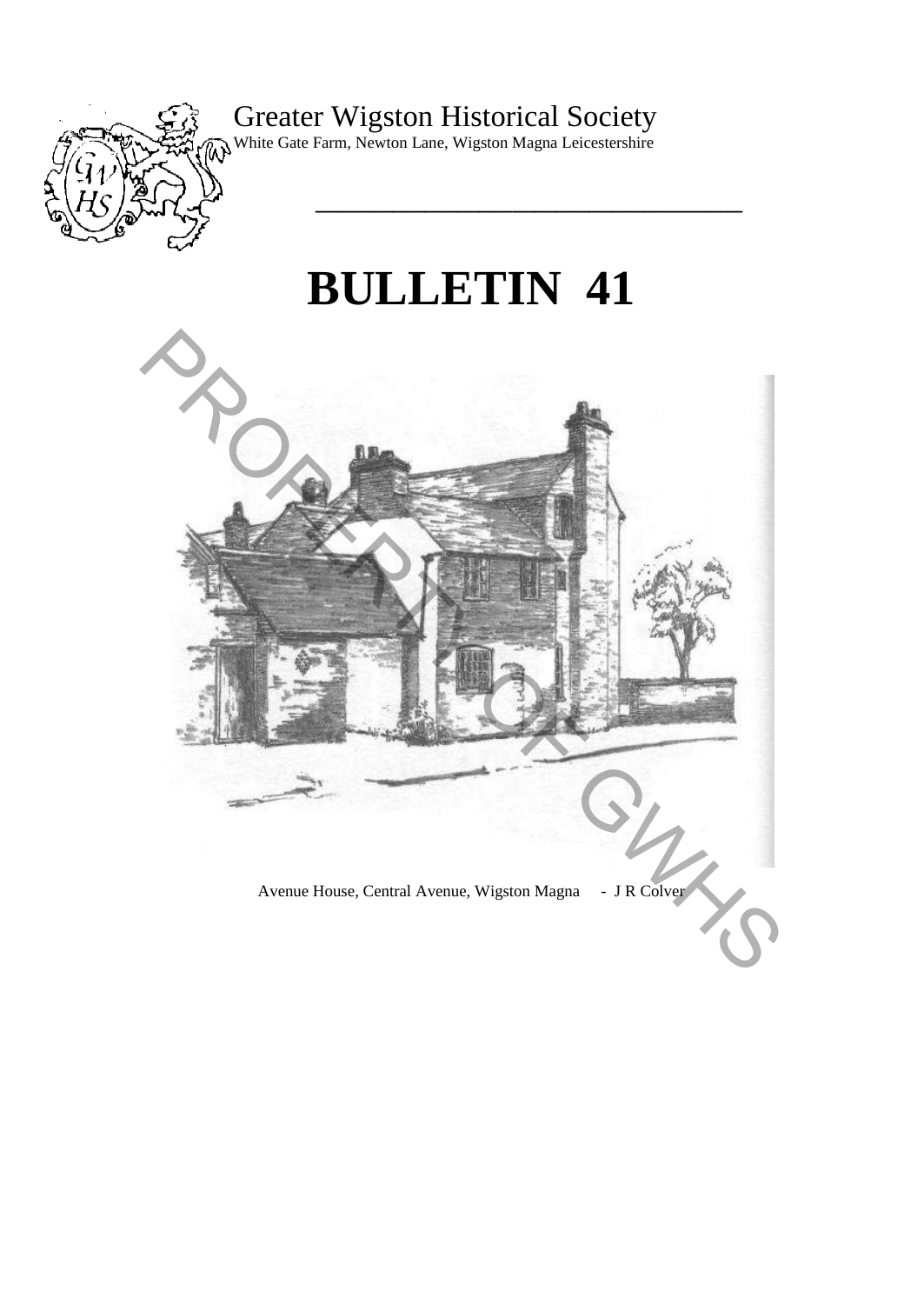#### PROGRAMME OF MEETINGS FEBRUARY TO AUGUST 1995

# **Wednesday 15th February 1995**

A.G.M. followed by short talks by members on the theme of Wigston People & Places. 7.30p.m. Wigston Liberal Club.

#### **Wednesday 15th March 1995**

The Battle of Naseby, 350th Anniversary Talk - Derek Lewin. 7.30p.m. Wigston Liberal Club.

#### **Wednesday 19th April 1995**

Prison Life - Mr. J.M. Barton, Governor of Gartree Prison. 7.30p.m. Wigston Liberal Club.

#### **Wednesday 17th May 1995**

'Counter Revolutions' a History of Shops & Shopping in the 20th Century - Stefan Mastoris, Curator of Market Harborough Museum.

7.30p.m. Wigston Liberal Club.

# **Wednesday 21st June 1995**

Visit to Naseby Battlefield Museum - Guided by Mike Westaway, followed by a meal at Naseby Rectory (now a private house). Coach from Paddock Street Car Park. Meet 6.30p.m.

#### **Wednesday 16th August 1995**

'Grave Moments' a guided tour of Welford Road Cemetery, Leicester -Derek Seaton. Meet 6.45p.m. Paddock Street Car Park to share transport or 7p.m. at the Cemetery. Parking is permitted inside.

\*\*\*\*\*\*\*\*\*\*\*\*\*\*\*\*\*\*\*\*\*\*\*\*\*\*\*\*\*\*\*\*\*\*\*\*\*\*\*\*\*\*\*\*\*\*\*\*\*\*\*\*\*\*\*\*\*\*\*\*\*\*\*\*\*\*\*\*\*\*\*\*\*\*\*\*

#### FRONT COVER ILLUSTRATION

Jim Colver's drawing for this issue of the Bulletin features the substantial ex-farmhouse known as Avenue House. The main part is thought to date from the 1840's with the rear outbuidings housing bakehouse, brewery & cheeseroom being older, perhaps late 18th Century.

The property was once part of the Wigston Hall Estate & was bought by the Wigston Co-op Society together with the land on which Central Avenue is situated about the end of the last century. The house was retained by the Society for some years & was let to senior employees. It is now used as a veterinary surgery.

\*\*\*\*\*\*\*\*\*\*\*\*\*\*\*\*\*\*\*\*\*\*\*\*\*\*\*\*\*\*\*\*\*\*\*\*\*\*\*\*\*\*\*\*\*\*\*\*\*\*\*\*\*\*\*\*\*\*\*\*\*\*\*\*\*\*\*\*\*\*\*\*\*\*\*

The Bulletin is published three times a year on 1st February, June and October. Articles etc. (which are always welcome) should be submitted to either of the Joint Editors three clear weeks before the publication date please. Joint Editors: Mrs. Chris Smart, 197 Queens Road, Leicester. Mrs. Tricia Berry, 7 Wensleydale Road, Wigston. **Exam Value 1995**<br> **Exam Value 1995**<br> **Exam Value 1995**<br> **Exam Value 1995**<br> **Example Make Solutions** a History of Shops & Shopping in the 20th Century - Stefan Mastoris, Curator of N<br> **ON Nigstor Liberal Club.**<br> **Proper Ma** 

**OCTOBER MEETING**

Member Bernard Elliott was the speaker and his subject was the local saint, Wistan, who was murdered at Wistow. Wistan was a Christian prince of the Kingdom of Mercia. The capital of this midlands region was at Litchfield but *a* summer palace existed at Great Glen and councils were held locally, notably at Gumley.

After the death in 840 of King Wiglaf, Wistan's grandfather, the Kingdom became weakened due to internal conflicts and early raids by the Danes who first reached the area in 841. The rightful heir was challenged by his 2nd cousin Brifardus. The two met at Wistow on 1/6/849 and Bridardus murdered Wistan. The body was taken back to Great Glen and then transported to the Royal Mausoleum at Repton. Wistan was later declared a saint and martyred and St. Wistan's Church, Wistow, was built and dedicated to his memory. Some churches on the route to Repton where the body is believed to have rested overnight were also dedicated to the Saint, these were at Wigston, Bretby and Repton itself.

It is said that for 30 days after the murder a pillar of light marked the spot where the body fell and that each year on 1st June, for just one hour, a tuft of hair can be seen growing amongst the grass in the churchyard.

In 1020 the body was removed to Evesham Abbey by order of King Canute. It became the 3rd most important shrine in England and was visited by many pilgrims. By 1067 Walter of Cerisy, the first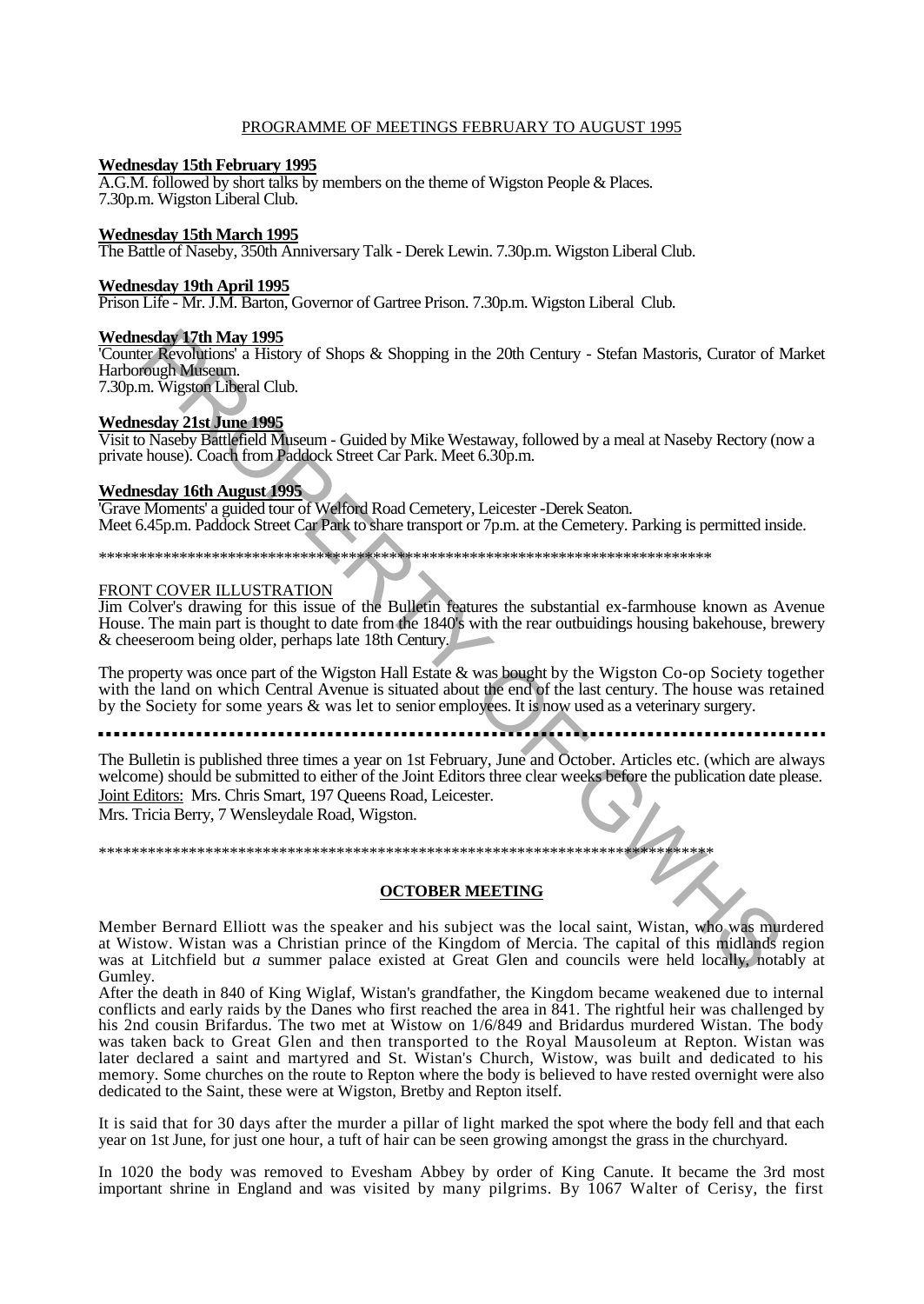Norman Abbot of Evesham, had some doubts as to the authenticity of the remains and decided to test their santity by the procedure of the day 'Ordeal by Fire<sup>1</sup>. After a three day fast and special service the bones were tested but as they did not change colour he was satisfied. The bones were replaced in the shrine and remained there until 1207 when the Abbey tower collapsed and destroyed it. A new shrine was built only to be destroyed again this time by the actions of Henry VIII.

Wigston is very unusual in having two churches. It is thought that All Saints' served the Saxon community and that St. Wistan's was used by the Danes. There is said to have been a jewelled statue of St. Wistan in the latter church in the 1500's and pilgrims used to visit this and a nearby spring and holy well. The name Spring Lane commemorates this though the site of the well is now unknown. This church later became known as St. Wolstan's and fell into disrepair. It was eventually restored and then rented by the Congregationalists until they built their own church in 18th century. It then served as the village school for many years. It came back into use as a church in the 1850's and officially reverted to its original dedication on 10/9/1957 after research by Prof. W.G. Hoskins.

Bernard concluded his talk with two incidents of wife beating in Oadby! Then after questions and discussion he was thanked by the chairman, Edna Taylor, for a most interesting evening.

Various forthcoming events were announced. Duncan Lucas is holding *a* repeat of his very successful Heritage Fortnight, this time jointly with the U.R. Church, in March 1995. He also mentioned the 350th anniversary of the Seige of Leicester in 1995 and hoped members would become involved in planning commemorative events. Colin Towell mentioned that the Framework Knitters Museum was holding a flower festival with arrangements by Wigston & Knighton Floral Society on 27/28/29th May 1995 and that the museum is now open each Sunday afternoon throughout the winter. The meeting closed at about 9.00p.m.

# \*\*\*\*\*\*\*\*\*\*\*\*\*\*\*\*\*\*\*\*\*\*\*\*\*\*\*\*\*\*\*\*\*\*\*\*\*\*\*\*\*\*\*\*\*\*\*\*\*\*\*\*\*\*\*\*\*\*\*\*\*\*\*\*\*\*\*\*\*\*\*\*\*\*\*

# **NOVEMBER MEETING**

Dr. Jim Coaton, formerly of Thorn EMI, was this months guest speaker - his subject - the history of lighting. His interest began early in his career when part of his duties was to examine patent files to check if some 'new invention had in fact already been discovered.

In the earliest times people would rise at dawn  $\&$  go to bed at dusk so lighting was not particularly important. If illumination was required wood was plunged into a fire and held aloft. This was later refined to the use of brand poles where the end was bound with cloth & then soaked in oil making it much longer lasting.. By 20,000 BC oil lamps were in use. These were initially simple devices of hollowed out stone for the oil,

which might have been animal or fish based,  $\&$  a plant fibre wick. Next came rush lights  $\& \cdot$  candles, both tallow & beeswax. The candle makers guild was formed <sup>i</sup> in 1300. The first recorded street lighting was in Paris in 1588 when blazing pitch pine pans were placed at each end  $\&$  in the middle of the main streets. A really big improvement to thejQi'l lamp came in 1782 when a Swiss chemist invented the hollow wick & put a glass chimney round the flame. This stopped the flickering & smoking. In 1800 it was discovered how to extract gas from coal & in 1813 the Gas Light & Coke Co., was formed in London. By 1823 there were 3 rival companies, but gas lighting was very crude & dangerous being merely a pipe with holes from which the flames emerged. rd concluded his talk with two incidents of wife beating in Oadly! Then after questions and discordance and the concluse is forther after the standard with chain and a standard wife concluse is positive and the U.R. Churc

Meanwhile progress was being made with the discovery of electricity. In 1799 Alessandro Volta, an Italian physicist, made the first battery & in 1802 Humphrey Davy (better known" for .his miners lamp) demonstrated an early arc lamp when he connected batteries to a platinum strip which glowed. In 1831 Michael Faraday showed that a current is produced by passing a wire through a magnetic field  $\&$  from this discovery the development of the generator followed by a French scientist. As early as 1848 in U.S.A. Starr developed an incandescent lamp with a glass dome & the air removed with mercury. But it was not until 1879, in England, when Swann, who invented the carbon filament, & Stern, the vacuum pump, got together that the first commercially viable version was produced. At the same time others, notably Edison in U.S.A., were developing similar products & there was a rush to patent the new inventions & expensive court cases to try & settle disputes. In the end Edison & Swann solved their differences by amalgamating.

The first electric street lights were installed in Godalming in 1882, but progress was much delayed because the government would not change the law & allow electric companies to dig up roads for cable laying.

The introduction of the gas mantle made gas lighting better for a time, then two Viennese scientists discovered tungsten & by 1915 electric light was far superior. The gas companies conceded defeat & concentrated thereafter on promoting their fuel for heating & cooking. Neon lamps were produced by passing a current through a gas. In 1930 these were first coated with a special paint to produce the fluorescent tube. Today's yellow/orange street lights use sodium vapour lamps & are particularly effective in fog.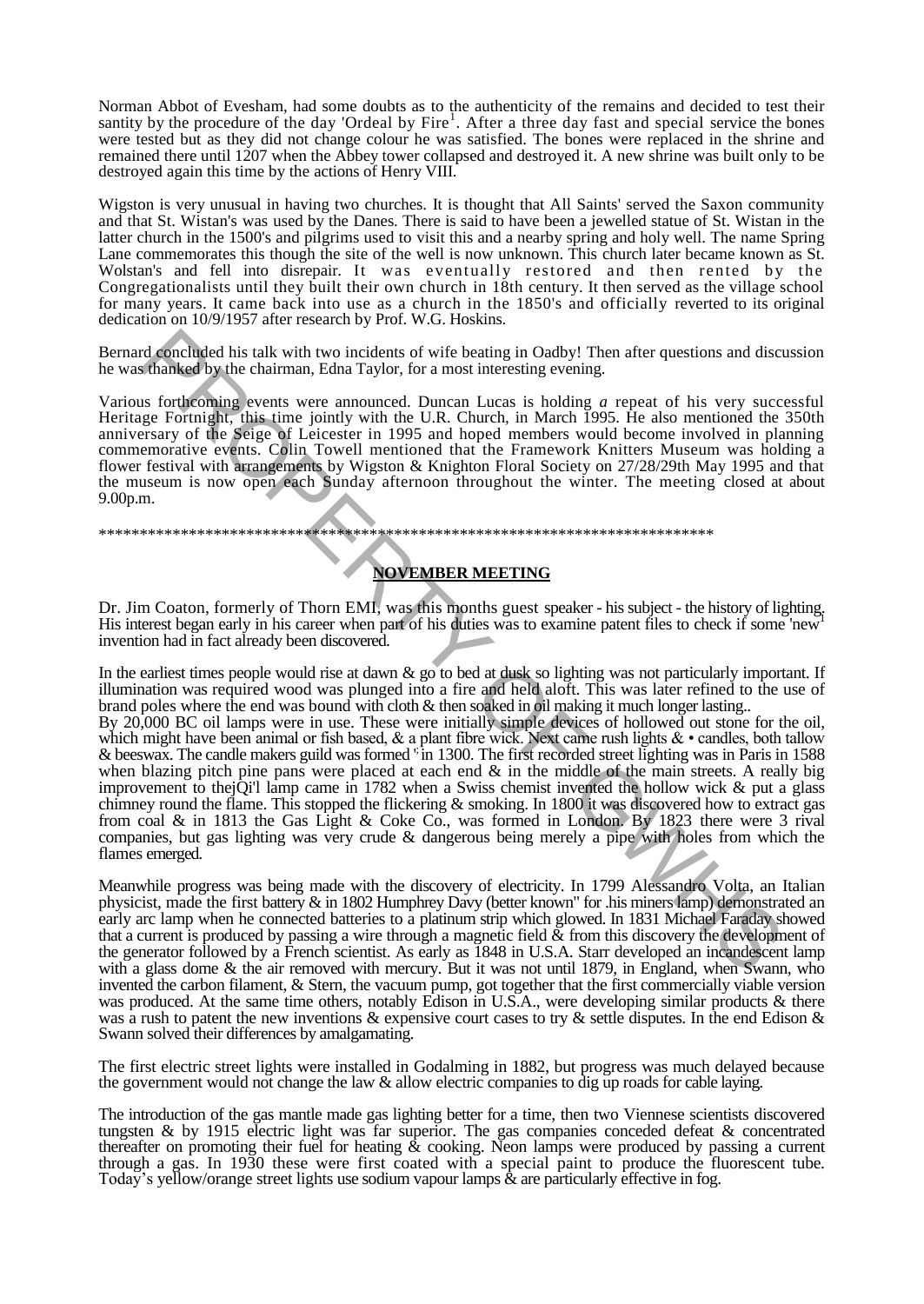After answering some questions the Chairman thanked Dr. Coaton for a most informative evening and closed the meeting at about 9.00p.m.

#### **\*\*\*\*\*\*\*\*\*\*\*\*\*\*\*\*\*\*\*\*\*\*\*\*\*\*\*\*\*\*\*\*\*\*\*\*\*\*\*\*\*\*\*\*\*\*\*\*\*\*\*\*\*\*\*\*\*\*\*\*\*\*\*\*\*\*\*\*\*\*\*\*\*\***

#### **December meeting**

On Wednesday the 21st of December the Society met for its annual Christmas Party. The evening commenced with a picture quiz, organized by Edna, which consisted of questions about current news, geographical locations, Civil War and local views.

This was followed by a "Can you identify this object?" quiz, organized by Tony Lawrance, with artifacts from the Wigston Museum. The uses of many of the objects were not immediately apparent and much discussion ensued.

This was then followed by an excellent buffet supper organized and prepared by Mary, Cynthia and friends.

Edna concluded the evening by presenting prizes to the quiz winners and thanking those responsible for the refreshments.

The evening closed at about 10.15p.m. \*\*\*\*\*\*\*\*\*\*\*\*\*\*\*\*\*\*\*\*\*\*\*\*\*\*\*\*\*\*\*\*\*\*\*\*\*\*\*\*\*\*\*\*\*\*\*\*\*\*\*\*\*\*\*\*\*\*\*\*\*\*\*\*\*\*\*\*\*\*\*\*\*\*\*\*

# **JANUARY MEETING**

1995 commenced with an excellent talk on the Grantham Canal given by Mr. Dick Harrison who is the son-in-law of our member Marjory Pitts.

He began by explaining that the canal network was created to facilitate the movement of goods in an age when the only other option was horse drawn wagons on roads which for much of the year were muddy, deeply rutted tracks. It was mainly the owners of coal mines who had the necessary influence & the most to gain who put up the money for these huge projects.

The Grantham was opened in 1793 at the height of 'canal mania' when 26 were already completed  $\&$  a further 12 under construction. The project was designed by William Jessup, the main engineer of the second phase of canal building, the main engineer of the first phase being the more well known James Brindley. The Canal was 33 miles long & had 18 locks, it meandered through the Vale of Belvoir linking Grantham with Nottingham. The "Navvies' who dug it out earned 2/- per day & for that were expected to move 14 tons, the craftsmen earned 3/-. The Canal had an 'active life' of about 50 years before being bought in 1846 by the Great Northern Railway. This Railway maintained it to a good standard & many of the bridges today are repaired with the familiar blue engineering bricks so common in railway construction. It finally closed to traffic in 1927 & was left to deteriorate, some sections being empty of water. sion ensued.<br>
significantly allowed by an excellent buffet supper organized and prepared by Mary, Cynthia and friend<br>
concluded the evening by presenting prizes to the quiz winners and thanking those responsible former<br>
me

The talk with slides followed the route of the canal showing some before & after pictures illustrating derelict features now restored by the local council & the two preservation societies (which originally was one until a dispute caused some members to form a breakaway group). Interesting features along the way were pointed out, for example Belvoir Castle (where in 1813/15 the Duke of Rutland had his own tramway connected to the canal), Harlaxton Manor & the Hickling Basin, now a picnic & leisure area.

After some questions the Chairman, Edna Taylor, thanked the speaker for a most enjoyable evening. She then announced with great sadness that society member Fred Parsons had died that day. Fred had been fighting serious illness for over a year but still managed to attend most society meetings  $\&$  also fund raising meetings  $\&$  events of the F.W.K. Museum of which he and his wife Pat were keen supporters. The Society had only the day before sent flowers & a message of support to them both when it was learned that Fred had been admitted to L.O.R.O.S. This gesture was much appreciated. The meeting extended sympathy to Pat & *a* warm welcome back as soon as she feels ready. The meeting closed at about 9.30p.m.

# **FAMILY HISTORY RESEARCH**

Mike Forryan subscribes to a project named Roots-L which is run from the University of North Dakota. This organisation produces huge computer printouts of many genealogy researchers around the world  $\&$  the surnames with dates & places that they are researching. Anyone who is trying to trace ancestors abroad could well find this most helpful. Mike is very willing to discuss this  $\&$  show anyone who is interested.

Mike's worldwide communications recently put him in touch with a lady in New Zealand who is trying to trace her great grandfather, John Broughton's, roots in the village of Kilby from where he appears to have moved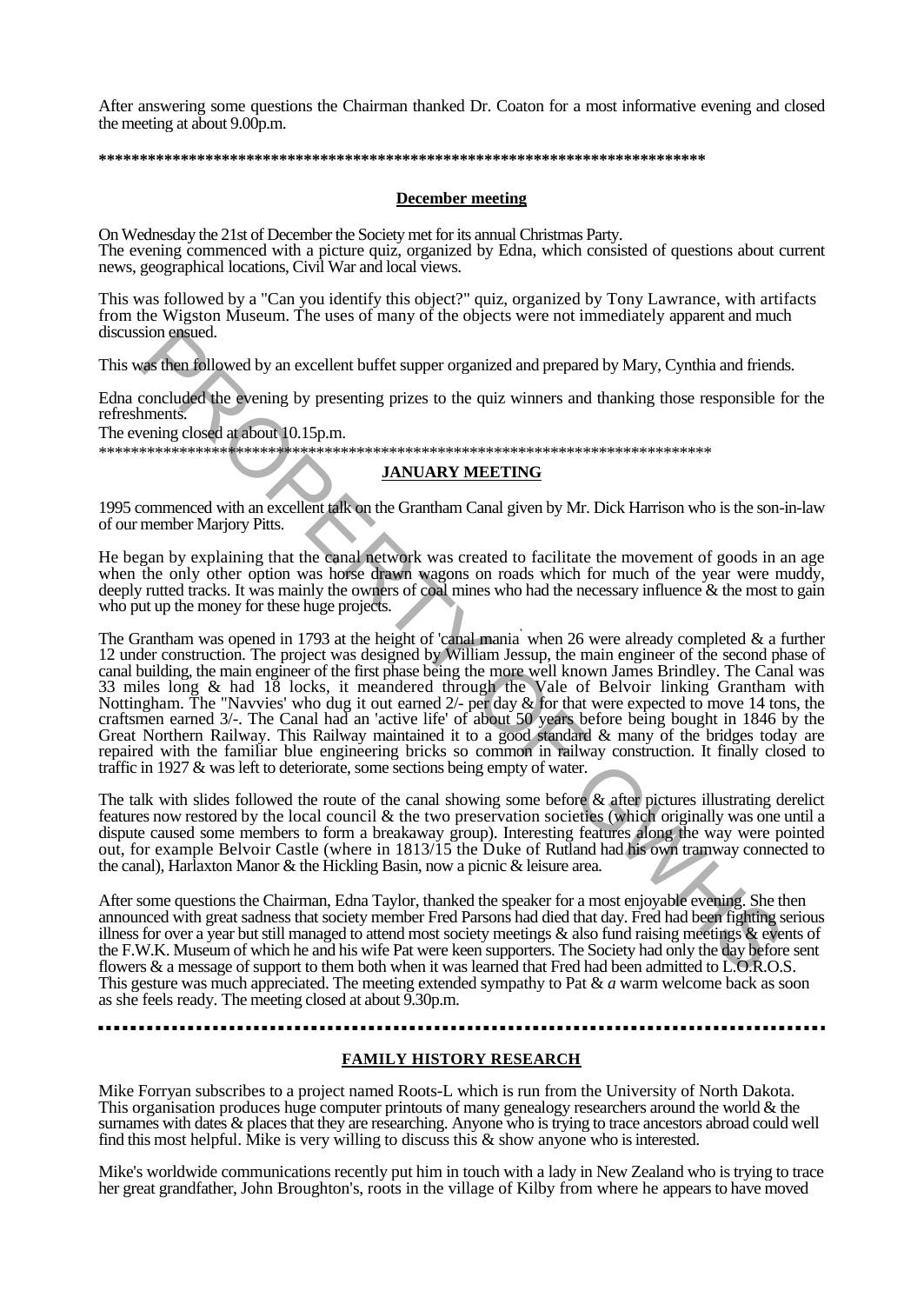c1842 to join the army. We have looked up the known details at the Record Office for her, but have only had a limited amount of success so far, in finding out more.

\*\*\*\*\*\*\*\*\*\*\*\*\*\*\*\*\*\*\*\*\*\*\*\*\*\*\*\*\*\*\*\*\*\*\*\*\*\*\*\*\*\*\*\*\*\*\*\*\*\*\*\*\*\*\*\*\*\*\*\*\*\*\*\*\*\*\*\*\*\*\*\*\*\*\*\*

# **FORTHCOMING EVENTS**

A skittles evening is to be held on 3rd February at The Old Crown, Moat Street at 7.30p.m. As on previous occasions a team from the Society will compete for a trophy against a team from the F.W.K. Museum. Perhaps we will win it this time! Tickets costing £5 include supper & can be obtained, subject to availability, from Colin Towell (Telephone 288 9638).

Duncan Lucas & Tony Lawrance from the Folk Museum are, in conjunction with the Society, organising another Heritage Event from 7th to 18th February at the U.R. Church, Long Street. A welcome repeat of the most successful one held two years ago. There will be many previously unseen items & displays to view & a genuine magic lantern slide show featuring Leics. scenes on the last evening at 7.30p.m. Opening times for the displays are 2 to 8p.m. proceeds to be shared between the Church & the Folk Museum. Volunteers of help from members to act as stewards would be much appreciated. Please contact Doris Chandler (288 1978) if you can help in this way.

The F.W.K. Museum is holding a coffee morning & bring & buy at the home of Jackie Oakley, 64B, Moat Street, from 10a.m. on 18th March. This presents a pleasant way of raising funds & a wonderful opportunity to be a guest in one of Wigston's oldest houses!

```
***************************************************************************
```
# **WIGSTON WHO'S WHO NO: 10** *CHRISTOPHER DUFFIELD BRIGGS M. R . C . S-. , L. R . C . P . , L .M.*

Christopher Duffield Briggs was born on 30/9/1856 at 8, Guthlaxton Street, Leicester. He was the son of Charles Briggs, a paper merchant, and his wife Ann Byers Briggs, nee Duffield. When he was quite young the family moved to Tamworth, Staffordshire. Christopher was educated at Hurstpierpoint and Ottery St. Mary's and then studied medicine at University College Hospital, London and also in Edinburgh.

He embarked on a career in the East and was surgeon to the Agency, Bangkok in 1883. It was while on board ship that tragedy struck. He was blinded in both eyes when an experiment went wrong and a bottle of volatile liquid exploded in his face.

He returned to England and had arrived in Wigston by 1895 when he leased The Chestnuts, Spa Lane. He shared this house and practised medicine with Arthur Lacey Ekins, the last medically unqualified doctor in the village. After Dr. Ekins death he continued the practice alone and to share the house with Mrs. Ekins. By 1908 he shared the house with a Samuel Henry Webb. He had patients in Oadby as well as Wigston and also in South Wigston where he held a surgery at 14, Blaby Road on Tuesday, Thursday and Saturday.

In 1921, by then aged 65, he married Catherine Rosa Cooper, daughter of Richard Anderson. Mrs. Cooper was the widow of Alfred Allen Cooper who had formerly lived at Wigston Hall but had later moved to 38, Bell Street next door to Shipps' the drapers shop, now part of the site of the Sainsbury store. Upon his marriage Dr. Briggs moved into this house which was named Thacnashee, thought to mean 'House of the Fairies.' Catherine Cooper's first husband had also been blind and her neighbour Mrs. Shipp asked why she should consider taking on the responsibility of another blind husband. Her reply was, who was better able to understand and cope than herself. in Antare to Forger Extendant the O.B. Francouties and the U.B. Comparison with the Content of the Content of the Content of the Content of the Content of the Content of the Content of the Content of the Content of the Con

Dr. Briggs had a sister who ran a boarding school in Wales. During a visit there soon after their marriage the couple met a pupil named Margaret Lawton. Margaret, known as Meg, was about 11 years old at the time and had lost both her parents. She walked with a slight limp as a result of contracting polio. They decided to adopt her and so brought her back to Wigston to share their life. Catherine Briggs, who was close in age to her husband, lived long enough to bring up Meg. She died aged 76 and was buried at Wigston Cemetery on 28/10/1932. Their 11 years of marriage appear to have been very happy because on her gravestone the doctor had placed the words.

"a loving perfect gentlewoman." *•',*

As Meg grew up she became more useful to the doctor. She would go out with him to visit patients, describing to him their visual symptoms and generally acting as his 'eyes. She married in due course, Stephen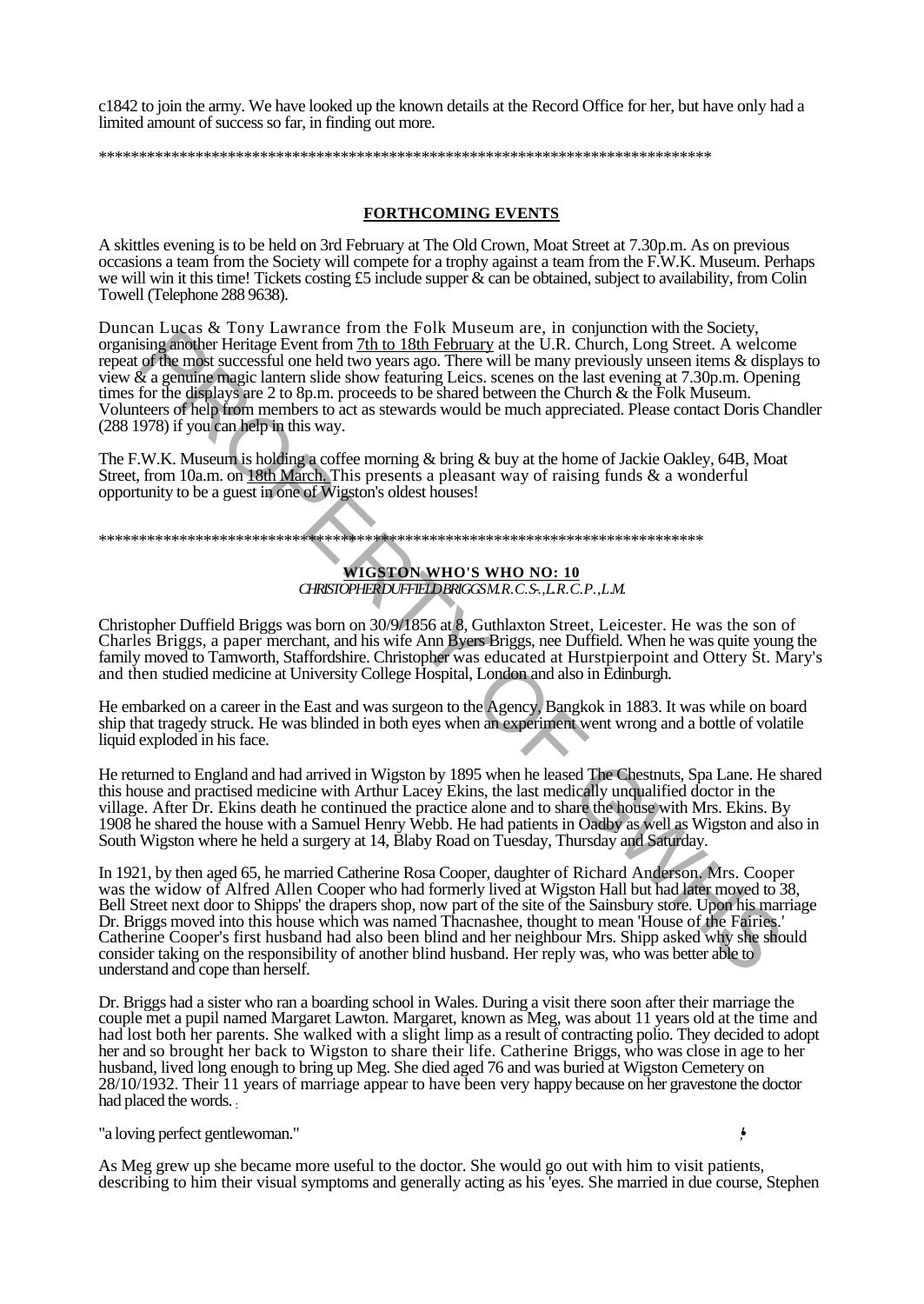Taylor, a member of the Leicester organ building family, but her married life was sadly cut short when her husband was killed in a motor accident. She remained with Dr. Briggs for the rest of his life.

It is quite amazing that anyone who was blind could possibly succeed as a doctor, but he did do so and was very highly regarded. His sensitive hands and high degree of skill did much to compensate for the lack of sight. Many Wigston residents were helped into the world with his care and assistance. He liked to walk everywhere unaided and did not use a white stick. He was only driven to those patients who lived in outlying areas.

He is remembered as often wearing a Norfolk jacket, plus fours and a large flat cap and being accompanied by a dog. He was fond of children and always carried some sweets in a black tin in his pocket. When approached by a group he would enquire how many were present and then hand out the requested number. Highly respectable Wigston residents have admitted that they used to exaggerate their numbers in order to get more than their share!

He encouraged sports and gave the Dr. Briggs' Challenge Cup for local inter-school cricket and a bat and ball respectively to the two players with the highest batting and bowling averages. The cup and prizes were presented by the doctor after the final match which was played each year on the 'Prims' Cricket Ground on Welford Road. He supported the St. John's Ambulance Brigade and was one of their lecturers. He was an accomplished bridge player and enjoyed the game with his friends at the Conservative Club. He made his own 'Braille' cards by pricking them with a pin thus making a slightly raised impression which he could then 'read' . course of poster and gave the Dr. Brugs' Challenge Cup for focal inter-school cricket and a head of the Burgsy Challenge Cup for focal inter-school cricket and a head of the focal phisophore of the frame match which was pl

He never retired and died on 6/10/1946 six days after celebrating his 90th birthday, having attended a patient the day before and assisted at the birth of a child only three months previously. He was cremated, an unusual choice for the time, and his ashes buried alongside his wife. The words "service and courage" were added next to his name on the gravestone.

Meg continued to live at Thacnashee until the site was redeveloped, when she moved to Cottage Road. She died 3/10/82 leaving two brothers who had also been adopted by other families as children.

Tricia Berry

Sources: Who's Who in Leics. by Ebenezer Baylis & Son Ltd., 1935. Birth Certificate. Leicester Advertiser 12/10/1946. Various Direct -ories. Gravestone in Wigston Cemetery. A Mr. Leicester Article in the Leicester Mercury & a Memory Lane Article in the O. & W. Mail.

I would also like to thank Mrs. C. Hodson nee Shipp of Bridport (formerly of Wigston) for sharing her memories & Millicent & Norah Moore of South Wigston for lending the following poem which was written by Dr. Briggs in memory of his patient, John Matthews, of The Yews, Oadby who died 6/3/1910. Mr. Matthews was their grandfather's brother.

Farewell, dear Husband, Father, Brother, Friend, The Family you leave in tears behind Remain to mourn a Parent ever kind, Who did his simple duty to the end.

Though lost awhile we hold thy memory fast, The good example of a blameless life Will give us courage in our time of strife, And stronger hope to meet thee at the last.

We miss the gentle voice, the kindly smile, The ever ready hand to help another, The heart which looked on all as Friend or Brother, So loved, Ah me ! so loved, yet lost awhile.

*ed by kis Doctor^ C.* D. Bkiccs, Wigston Magua,

# \*\*\*\*\*\*\*\*\*\*\*\*\*\*\*\*\*\*\*\*\*\*\*\*\*\*\*\*\*\*\*\*\*\*\*\*\*\*\*\*\*\*\*\*\*\*\*\*\*\*\*\*\*\*\*\*\*\*\*\*\*\*\*\*\*\*\*\*\*\*\*\*\*\*\*\*\*\*\*\*\*\*\*\*\* A SHORT ACCOUNT OF LUNACY IN LEICESTERSHIRE, WITH SPECIAL REFERENCE TO THE NEW COUNTY ASYLUM. BY R.C. STEWART,

County Asylum, Leicester ; Vice-President of the Section.

The early records are extremely meagre, and very little is known of the provisions made for the care of the insane before 1771.

A Dr. Arnold, one of the chief physicians practising in Leicester, Kept a private asylum in West Bond Street; it was provided with an underground passage by which the patients could reach a walled garden opposite for exercise. The celebrated Robert Hall was a patient here. Another one existed in Belgrave Gate under the care of Dr. Hill, and I have been told there was another in Humberstone Road, the gates of which now adorn the grounds of a house in London Road.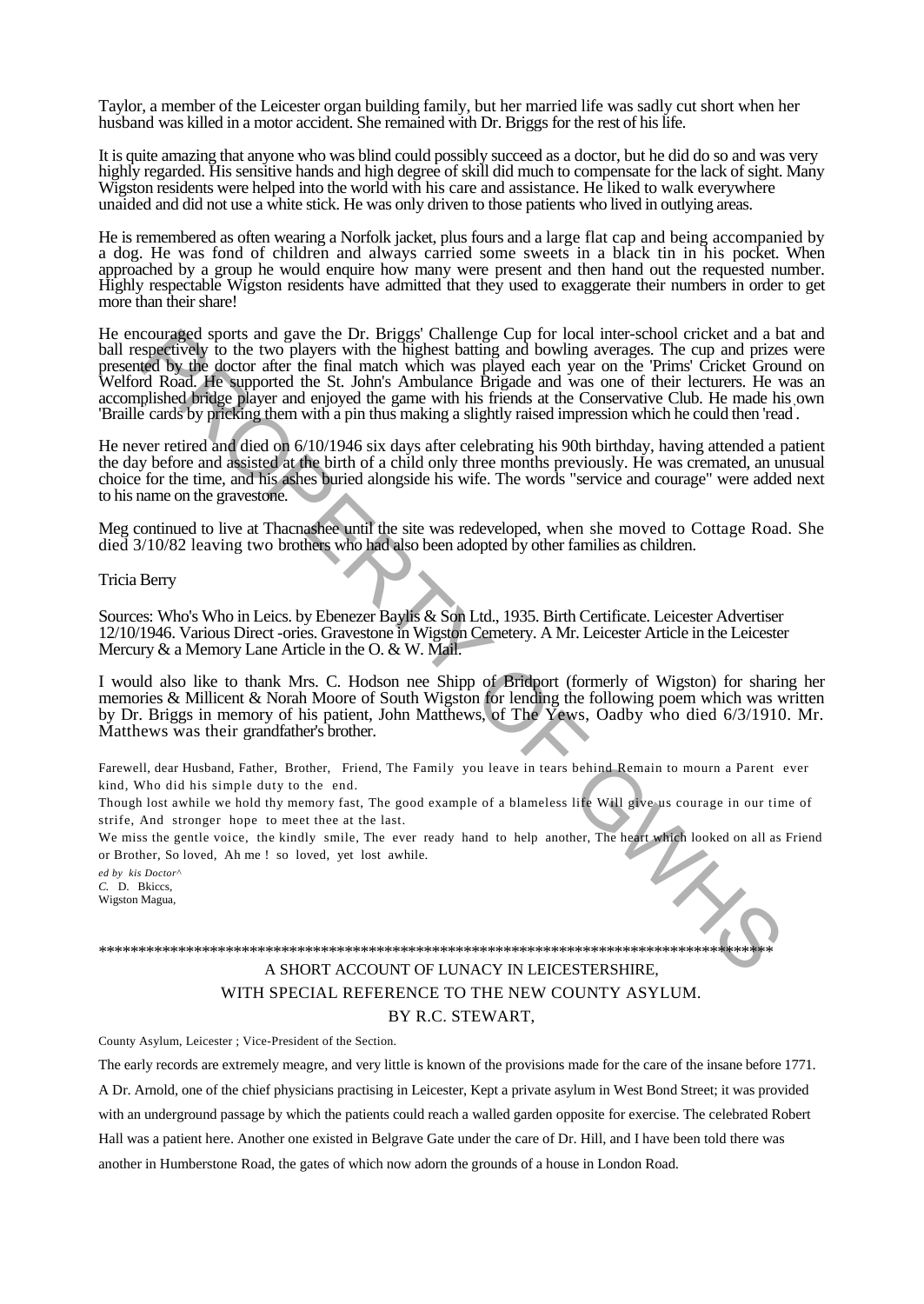The infirmary was opened in 1771, and in 1781, on receipt of legacies of £1000 from Mrs. Topps and £200 from Mrs. Ann Wigley, a south-west wing was added for the reception of patients who could not afford to pay the fees of a private asylum. This was, I believe, the origin of what is called "The Charity" now attached to the County Asylum. For many years the poorer class of the insane population were provided for in this way, and it was not till 1837 that a public asylum was erected. On May 10th of that year the present building designed to accommodate 104 patients, was opened at the cost of £17,948 19s. Idsand named the Leicester County Asylum. The first staff consisted of Drs. Arnold, Freer, and Shaw as visiting physicians, Mr. Needham and Mr. Thomas Paget, jun. as surgeons, and Mr. Prosser as house-surgeon and superintendent. For several years the funds of the asylum were helped by the aid of bazaars and balls, for in early records there are such items as these: Net produce of a bazaar at Cold Overton, £266 7s. in 1839; net produce of a ball on November 20th, 1844, £154 9s. The ball seems to have been an annual function, for in the report of 1849 I find that "the decease of Her late Majesty, my lamented Queen Adelaide, prevented the holding of the annual ball." There were (1842) four classes of patients - the county,. out-county, charity, and independents, which latter paid a much larger sum than any of the others.

As accommodation was already becoming very restricted, the Committee erected in 1844 two new wings for 25 patients in each. In 1847 the borough authorities asked leave to join the county, but this was declined; on the other hand, the county of Rutland was invited to do so. In the following year the borough again appealed for admission, and offered to give twelve acres of land towards an increase of the estate, and finally an agreement was arrived at by which their number of patients was limited to 25. Further additions were made in 1849 owing to the admission of Rutland; henceforth the institution was to bear the name the Leicestershire and Rutland Asylum, and, it was hoped, would proceed upon a new and enlarged sphere of usefulness. The hopes of the visitors had not been disappointed, for they considered that Leicester was ten years in advance of any other, and they had reason on their side. They well knew their duty towards the public in those days: "The visitors," they asserted, " have acted, and will continue to act, on the principle that the institution is rather a place of cure than of detention, a hospital in fact where the inmates are treated as invalids, and where no expense is spared in providing whatever the superintendent considers necessary for their health and comfort. They have, in various reports and public notices, urged upon the public that mental disease, like any other illness, required medical treatment at the outset, that to delay the transmission of a patient until the disease had taken such hold as to become chronic and incurable was a course of proceeding the most cruel and unjust to the patient, and in the end most costly and burdensome to the parish." To have been at minual tunction, for in the report of 1889 I mathem the uccease of Her Hare Mayesty, my lumented and independents, which later paid a much larger sum than the uccease of Piertiest-sets of mini-<br>and independ

In May, 1853, Mr. Buck was appointed superintendent on the resignation of Mr. Prosser, and continued to carry on the work single-handed until 1867, when Dr. Finch, who now so ably guides the fortunes of the Borough Asylum, became the first assistant medical officer. Owing to the continued increase in the number of patients the county and borough parted company and the borough opened its own asylum at Humberstone in 1869, to which Dr. Finch was appointed as superintendent. In 1879 the number of patients in the county asylum was 467, and the want of more room was severely felt. Dr. Buck had for some years previous urged the erection of another asylum,, and an estate had been purchased at Newtown Unthank with a view to removal; but all these plans came to nought owing to the death of Dr. Buck in 1880, and perhaps fortunately, for the site at Newton was by no means an eligible one. Dr. Higgins succeeded Dr. Buck, and, during his period of office made several important alterations in the structure of the asylum; but the overcrowding still went on.

During the last twenty-three years the question of accommodation has been one of the main topics of discussion, and it has been partially solved by the unsatisfactory (not to say expensive) method of boarding-out in other asylums. The mater has now, I am glad to say, been finally settled, and a new asylum designed to accommodate 912 patients is now in course of erection at Narborough.

Some plans of the new asylum are now placed before you and a few of the leading features will be touched upon.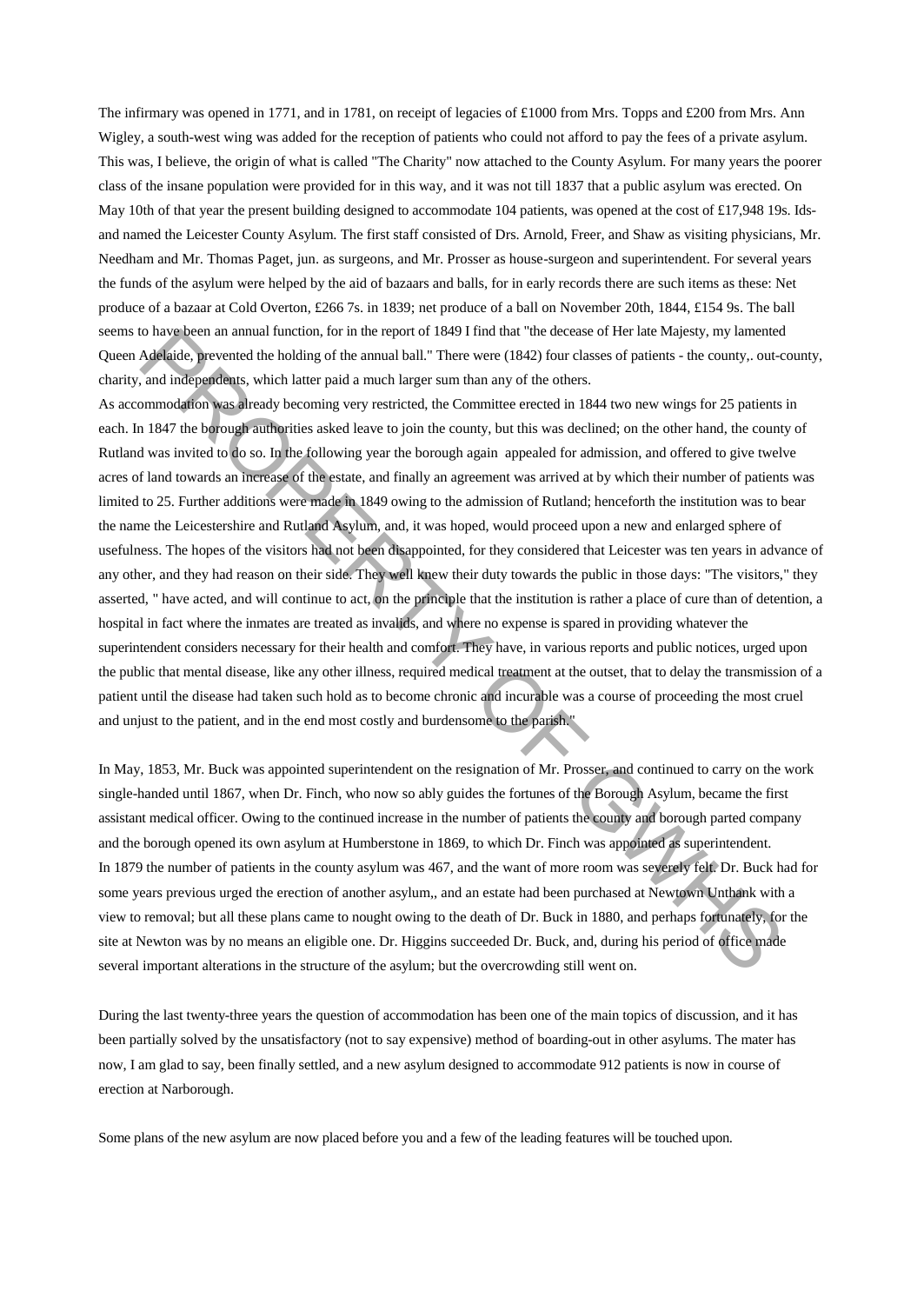Owing to the contour of the estate it was not deemed possible to carry out the villa system. At the top of the building site, though narrow, is fairly level, and the front is occupied by the infirmary which is of easy access to the medical officers' quarters.

The heating and ventilation will be a modified plan of the Plenum system, the flooring of most of the wards will be laid in teak, the kitchen, laundry, and engine house will be in Ruabon tiles. One of the chief features is a block for male and female patients of the private class, connected to the main asylum by a corridor, and will contain thirty patients of each sex. The building will probably be opened in two and a half years, and we look forward to having a meeting then of the Medico-Psychological Association shortly afterwards.

Dr. David Bower, as a private asylum proprietor, welcomed the provision for private patients just above the pauper class, but suggested that one detached block would be a more perfect plan could it be managed. era figure as a private asylum proprietor, welcomed the provision for private patients just above the pauper class,<br>ed that one definition of block would be a more perfect plan could it be managed.<br>From the British Medheal

Extract from the British Medical Journal. October 1905 Shirley Hensman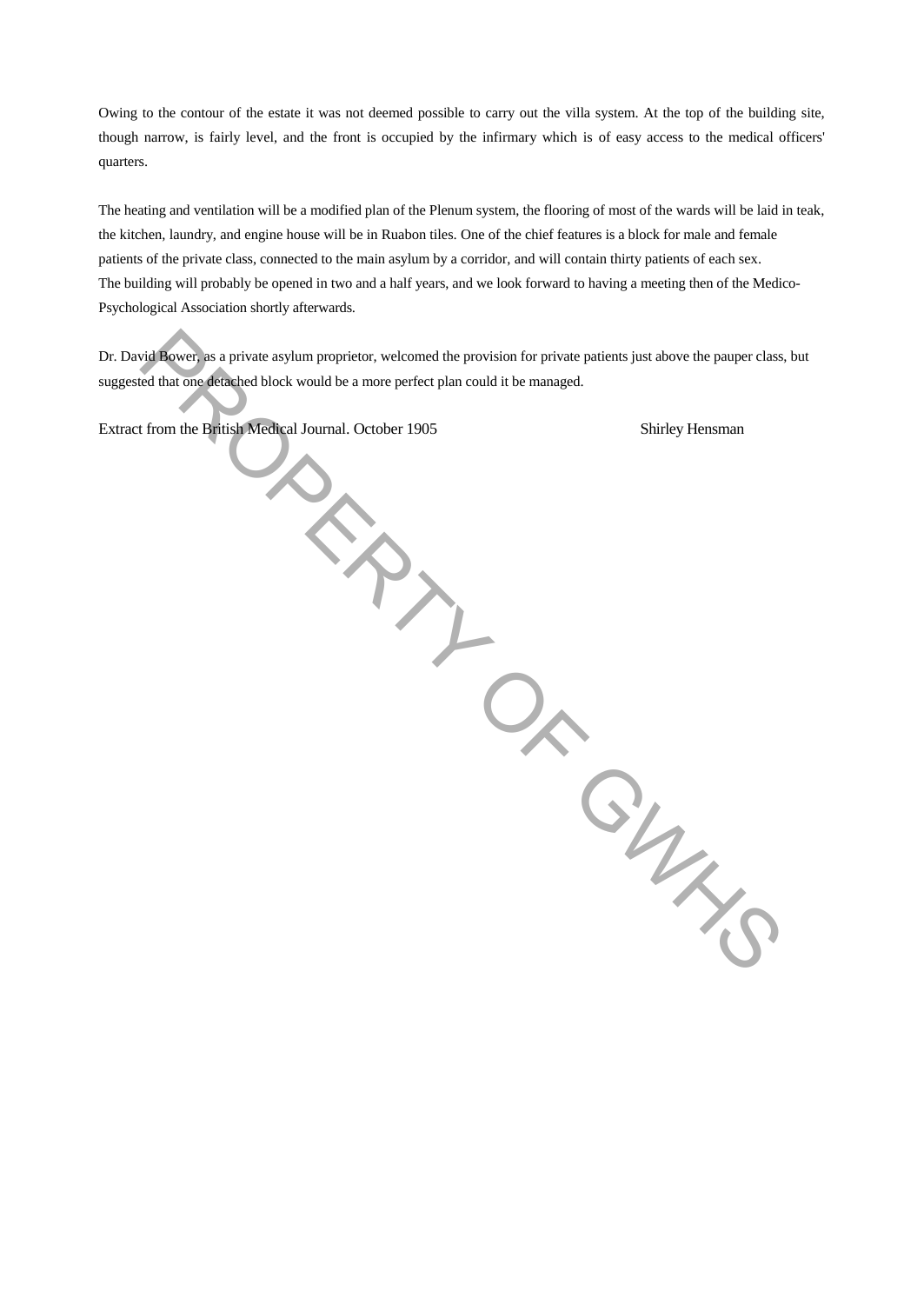#### **ARTICLE FROM APRIL 1891 ISSUE OF WIGSTON MAGNA PARISH MAGAZINE ST. JOHN AMBULANCE ASSOCIATION.**

On Friday evening, the 20th March, a public Meeting was held in the National Schoolroom for the purpose of presenting certificates to those candidates who had successfully passed the examination held at Leicester in January last. Classes in connection with this Association, it may be remembered, were newly formed in October, and attended on alternate weeks course of lectures by Dr. Barnley on "First Aid to the Sick and Injured." The result has been highly gratifying both to the lecturer and to those receiving instruction, for of the whole number only two failed in panning the final ordeal.

The chair wan occupied by the Vicar, Colonel Seddon and several other friend being present. After a brief sketch of the history of the Association and the objects it has in view, the Chairman called upon the Hon. Secretary (Mr. J. 11. Garton) to read his report. From this it appears that one forty members attended the class, several of whom are "*certificated pupils;*" that is to say, they have twice undergone re-examination within an interval of not less than twelve months between each, and are therefore considered as thoroughly qualified, and entitled to wear the medallion of the Association. Their attendance at the class was very welcome, as from the practical knowledge they have acquired in the methods of using splints, bandaging, etc., they were enabled to afford valuable assistance to the junior members. The Secretary hoped that an Ambulance Corps would now be formed to meet for drill at stated periods, and whose services might be available when needed. Colonel Seddon, whose presence was warmly applauded, then presented the certificates, and in his genial and happy manner bad a kindly word of encouragement to each of the recipients, and which was by no means unappreciated. He following is the list of those who received them :—Messrs. W. Allen, A. Bodycote, W. Bunney, J. Dolby, H. Fletcher, G. Frisby, W. Garton, I. Goodman, W. II. Hancock, G. Hipwell, F. Hurst, W. G. Leach, T. E. . Minton, W. Oakley, A. A. Penney, A. Rose, G. Simpson, G. Smith, G. H. Smith, and J. Walker. Messrs. E. Bailey and W. Ward underwent their second examination, and Mr. H. Billson un examination for the third time, which entitles him to wear the Association medallion. Some practical demonstration in Ambulance work was then given, which was not only interesting in itself, but was a visible proof to the friends present of this utility of the instruction received and of the efficiency attained by the members. Then followed a very pleading feature in the evening's proceedings, viz., the presentation of a handsome electroplated silver cup to Dr. Barnley, and a silver pencils to the Hon. (Secretary. The former bore the inscription : "Presented to Dr. Baruley by the members of the Wigston Branch of the St. John Ambulance Association," and in a few appropriate words was presented by Mr. J. Walker. Dr. Barnley thanked the class for their generous gift and the kindly fuelling that prompted it. He said that it had been a source of much pleasure to him to conduct a class where the members had shown so much interest in the work. The silver pencil-case was presented by Mr. T. E. M and born the inscription : " J. H. Garton, front the Wigston Ambulance Corps, March, 1891." The lion. Secretary responded in suitable terms, aud said that he had always taken a great interest iu the Ambulance work since the formation of the clauses by Dr. Hulme some eight or nine years ago, and that he should be always ready to place his services at the disposal of the members. He thought also that it would be a desirable thing if a public stretcher could be provided and kept at some convenient and available spot, where there would be no difficulty in obtaining it when required for use, a sentiment that met with the approval of all present. And as it is not a matter of considerable expense, we trust that it may not be long ere the Parish is in possession of one. A vote of thanks to Colonel Seildou for presenting the certificates, and to the, Vicar for presiding, terminated the proceedings. on the Hon. Secretary (Mr. J. 11. Garton) to read his report. From this it appears that one forty infederal medical the class, several of whom are "certificated profis;" that is to say, they have the condenoted the class,

#### \*\*\*\*\*\*\*\*\*\*\*\*\*\*\*\*\*\*\*\*\*\*\*\*\*\*\*\*\*\*\*\*\*\*\*\*\*\*\*\*\*\*\*\*\*\*\*\*\*\*\*\*\*\*\*\*\*\*\*\*\*\*\*\*\*\*\*\*\*\*\*\*\*\*\*\*\*\*\*\*\*\*\*\*

#### IF YOU WERE UNWELL

You would probably buy a box of Mr. Jackson's pills which it seems would cure most disorders.